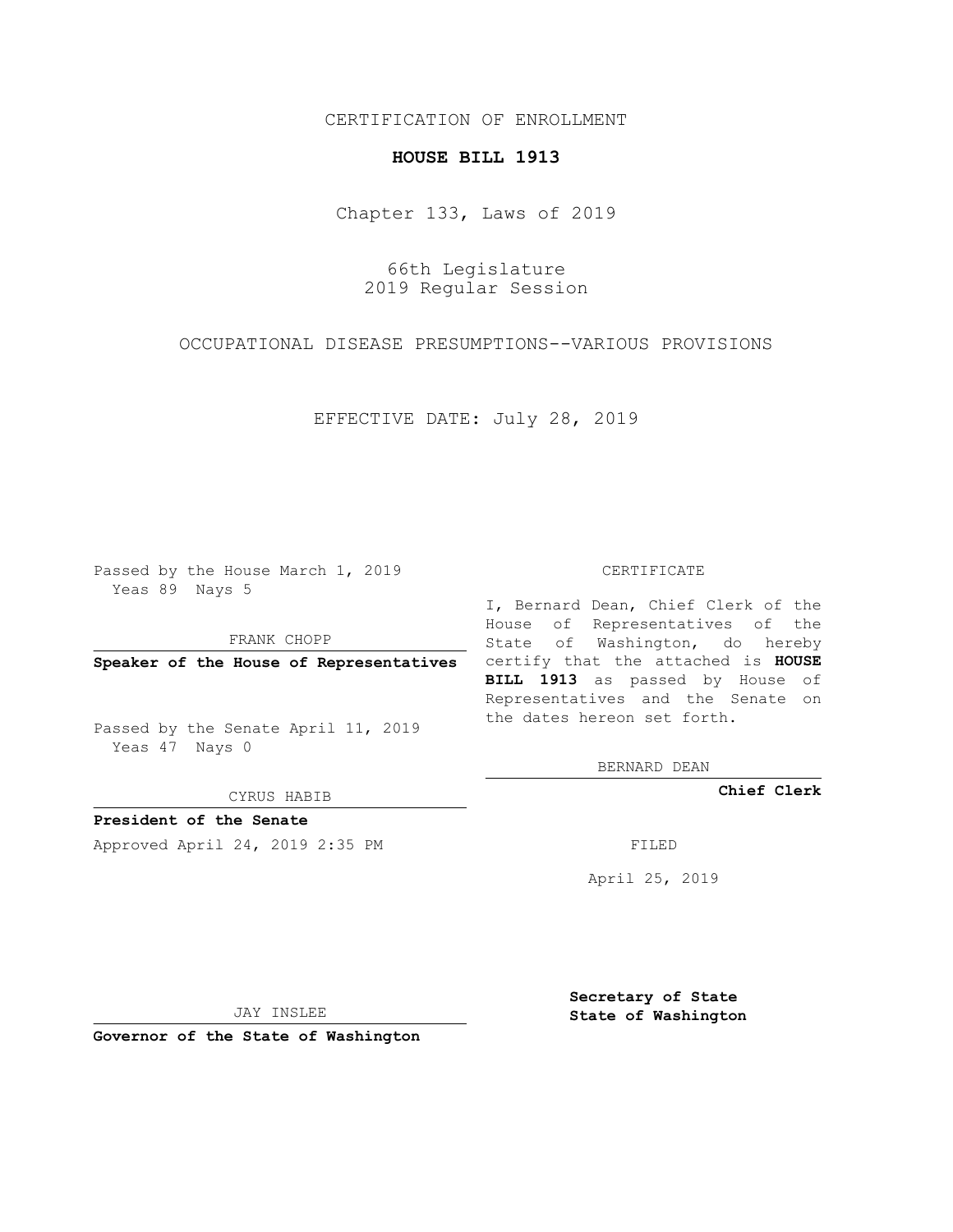### **HOUSE BILL 1913**

Passed Legislature - 2019 Regular Session

# **State of Washington 66th Legislature 2019 Regular Session**

**By** Representatives Doglio, Sells, Bergquist, Griffey, Peterson, Reeves, Lovick, Stonier, Orwall, Irwin, Appleton, Dolan, Leavitt, Ortiz-Self, Shewmake, Stanford, Valdez, Goodman, Pollet, Macri, Santos, Lekanoff, Ormsby, Tharinger, Young, and Davis

Read first time 02/06/19. Referred to Committee on Labor & Workplace Standards.

 AN ACT Relating to the presumption of occupational disease for purposes of workers' compensation by adding medical conditions to the presumption, extending the presumption to certain publicly employed firefighters and investigators and law enforcement, addressing the qualifying medical examination, and creating an advisory committee; 6 and amending RCW 51.32.185.

7 BE IT ENACTED BY THE LEGISLATURE OF THE STATE OF WASHINGTON:

8 **Sec. 1.** RCW 51.32.185 and 2018 c 264 s 3 are each amended to 9 read as follows:

 (1)(a) In the case of firefighters as defined in RCW  $41.26.030((+16)) (17)$  (a), (b),  $(\text{and}) (c)$ , and (h) who are covered under this title and firefighters, including supervisors, employed on a full-time, fully compensated basis as a firefighter of a private sector employer's fire department that includes over fifty such 15 firefighters, and public employee fire investigators, there shall exist a prima facie presumption that: (i) Respiratory disease; (ii) any heart problems, experienced within seventy-two hours of exposure to smoke, fumes, or toxic substances, or experienced within twenty- four hours of strenuous physical exertion due to firefighting activities; (iii) cancer; and (iv) infectious diseases are 21 occupational diseases under RCW 51.08.140.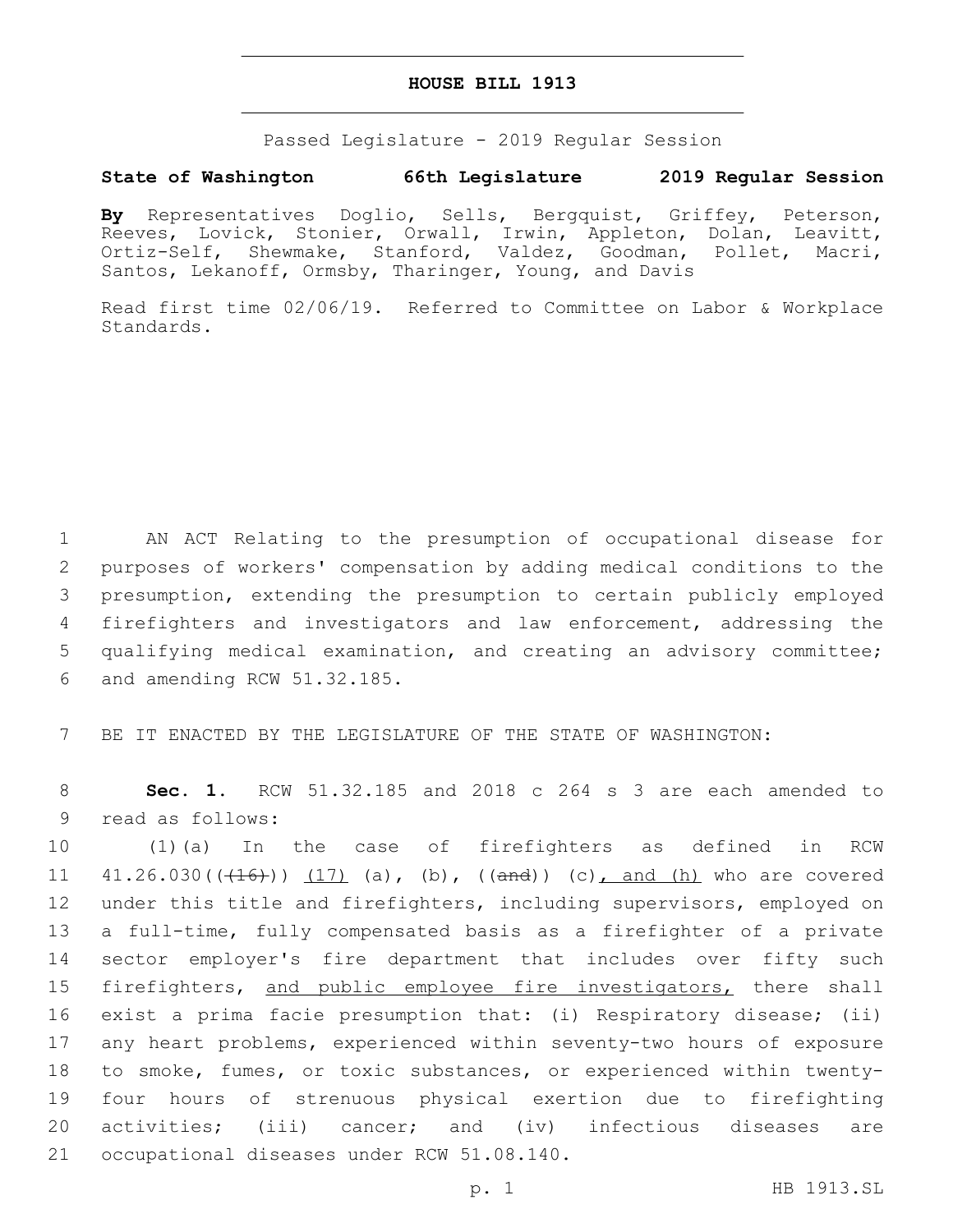(b) In the case of firefighters as defined in RCW  $41.26.030((\text{+}16\text{+}))$   $(17)$  (a), (b), (c), and (h) and firefighters, including supervisors, employed on a full-time, fully compensated basis as a firefighter of a private sector employer's fire department that includes over fifty such firefighters, and law enforcement 6 officers as defined in RCW  $41.26.030((\frac{18}{1}))(\frac{19}{19})$  (b), (c), and (e), who are covered under this title, there shall exist a prima facie presumption that posttraumatic stress disorder is an occupational 9 disease under RCW 51.08.140.

10 (c) In the case of law enforcement officers as defined in RCW 11 41.26.030(19) (b), (c), and (e) who are covered under Title 51 RCW, 12 there shall exist a prima facie presumption that: (i) Any heart 13 problems, experienced within seventy-two hours of exposure to smoke, 14 fumes, or toxic substances, or experienced within twenty-four hours 15 of strenuous physical exertion in the line of duty; and (ii) 16 infectious diseases are occupational diseases under RCW 51.08.140.

 (d) This presumption of occupational disease established in (a)  $((and))_L$  (b), and (c) of this subsection may be rebutted by a preponderance of the evidence. Such evidence may include, but is not limited to, use of tobacco products, physical fitness and weight, lifestyle, hereditary factors, and exposure from other employment or 22 nonemployment activities.

 (2) The presumptions established in subsection (1) of this section shall be extended to an applicable member following termination of service for a period of three calendar months for each year of requisite service, but may not extend more than sixty months 27 following the last date of employment.

28 (3)(a) The presumption established in subsection (1)(a)(iii) of 29 this section shall only apply to any active or former firefighter or 30 fire investigator who:

31 (i) Has cancer that develops or manifests itself after the 32 firefighter or fire investigator has served at least ten years; and 33 ((who))

34 (ii)(A) Was given a qualifying medical examination upon becoming 35 a firefighter or fire investigator that showed no evidence of cancer; 36 or

 (B)(I) For a firefighter or fire investigator who became a firefighter or fire investigator on or after the effective date of this section, the employer did not provide a qualifying medical examination upon becoming a firefighter or fire investigator; or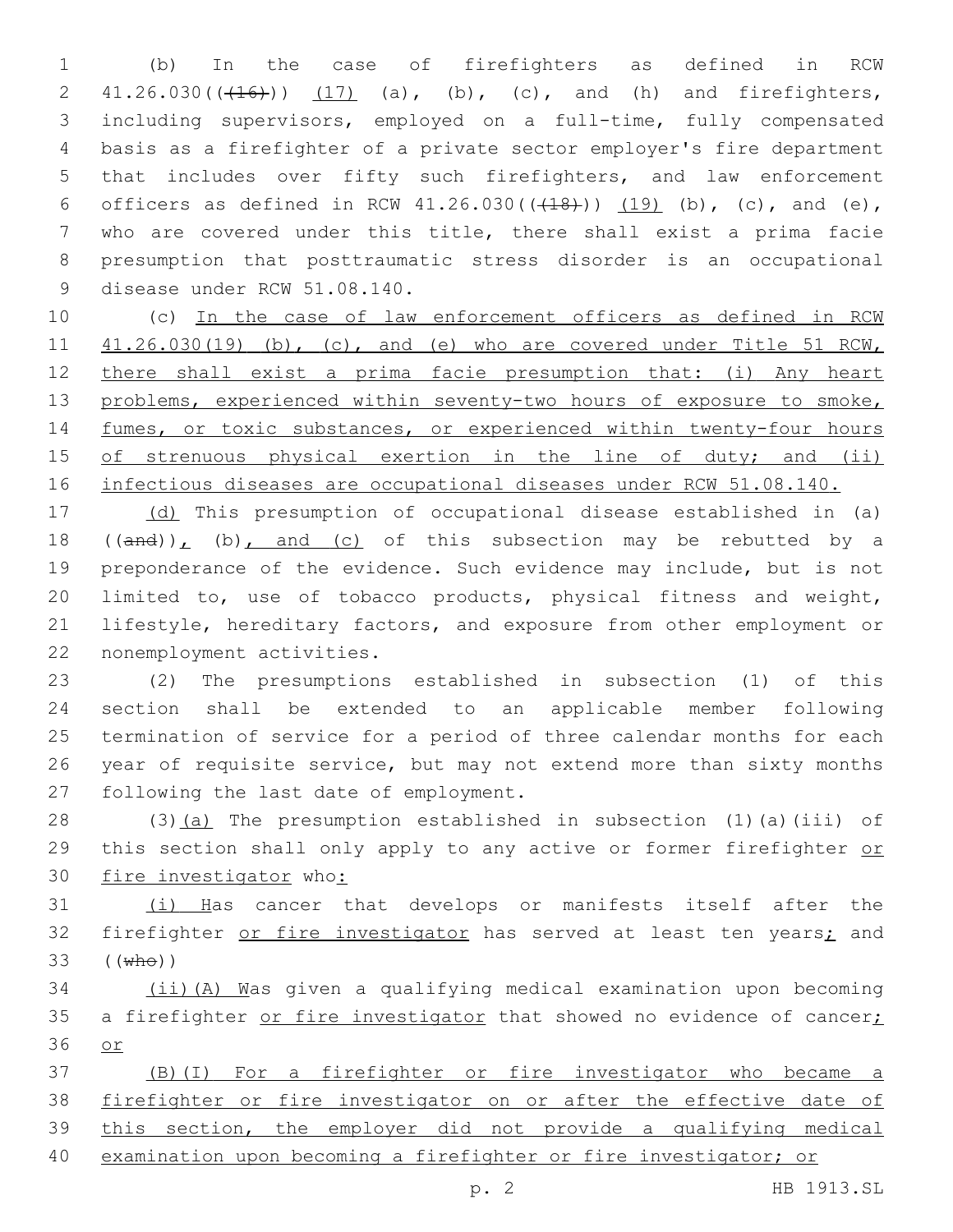(II) For a firefighter or fire investigator who became a 2 firefighter or fire investigator before the effective date of this section, the employer did not provide a qualifying medical examination upon becoming a firefighter or fire investigator and the employer provides a qualifying medical examination on or before July 1, 2020. If a firefighter or fire investigator described in this subsection (3)(a)(ii)(B)(II) did not receive a qualifying medical examination before July 1, 2020, or is diagnosed with a cancer listed in (b) of this subsection at the time of the qualifying medical examination under this subsection (3)(a)(ii)(B)(II) and otherwise 11 meets the requirements of this section, the presumption established 12 in subsection (1)(a)(iii) of this section applies. ((The presumption 13 within subsection (1)(a)(iii) of this section shall only apply to))

 (b) The presumption established in subsection (1)(a)(iii) of this 15 section shall only apply to the following cancers: Prostate cancer diagnosed prior to the age of fifty, primary brain cancer, malignant melanoma, leukemia, non-Hodgkin's lymphoma, bladder cancer, ureter cancer, colorectal cancer, multiple myeloma, testicular cancer, ((and)) kidney cancer, mesothelioma, stomach cancer, nonmelanoma skin 20 cancer, breast cancer in women, and cervical cancer.

 (4) The presumption established in subsection (1)(a)(iv) and (c)(ii) of this section shall be extended to any firefighter, fire 23 investigator, or law enforcement officer who has contracted any of the following infectious diseases: Human immunodeficiency virus/ acquired immunodeficiency syndrome, all strains of hepatitis, meningococcal meningitis, or mycobacterium tuberculosis.

 (5) The presumption established in subsection (1)(b) of this section only applies to active or former firefighters as defined in 29 RCW  $41.26.030((+16))$   $(17)$   $(a)$ ,  $(b)$ ,  $(c)$ , and  $(h)$  and firefighters, including supervisors, employed on a full-time, fully compensated basis as a firefighter of a private sector employer's fire department 32 that includes over fifty such firefighters, and law enforcement 33 officers as defined in RCW  $41.26.030((\text{+}18\text{+})) (19)$  (b), (c), and (e) who have posttraumatic stress disorder that develops or manifests itself after the individual has served at least ten years.

 (6) If the employer does not provide the psychological exam as specified in RCW 51.08.142 and the employee otherwise meets the requirements for the presumption established in subsection (1)(b) of 39 this section, the presumption applies.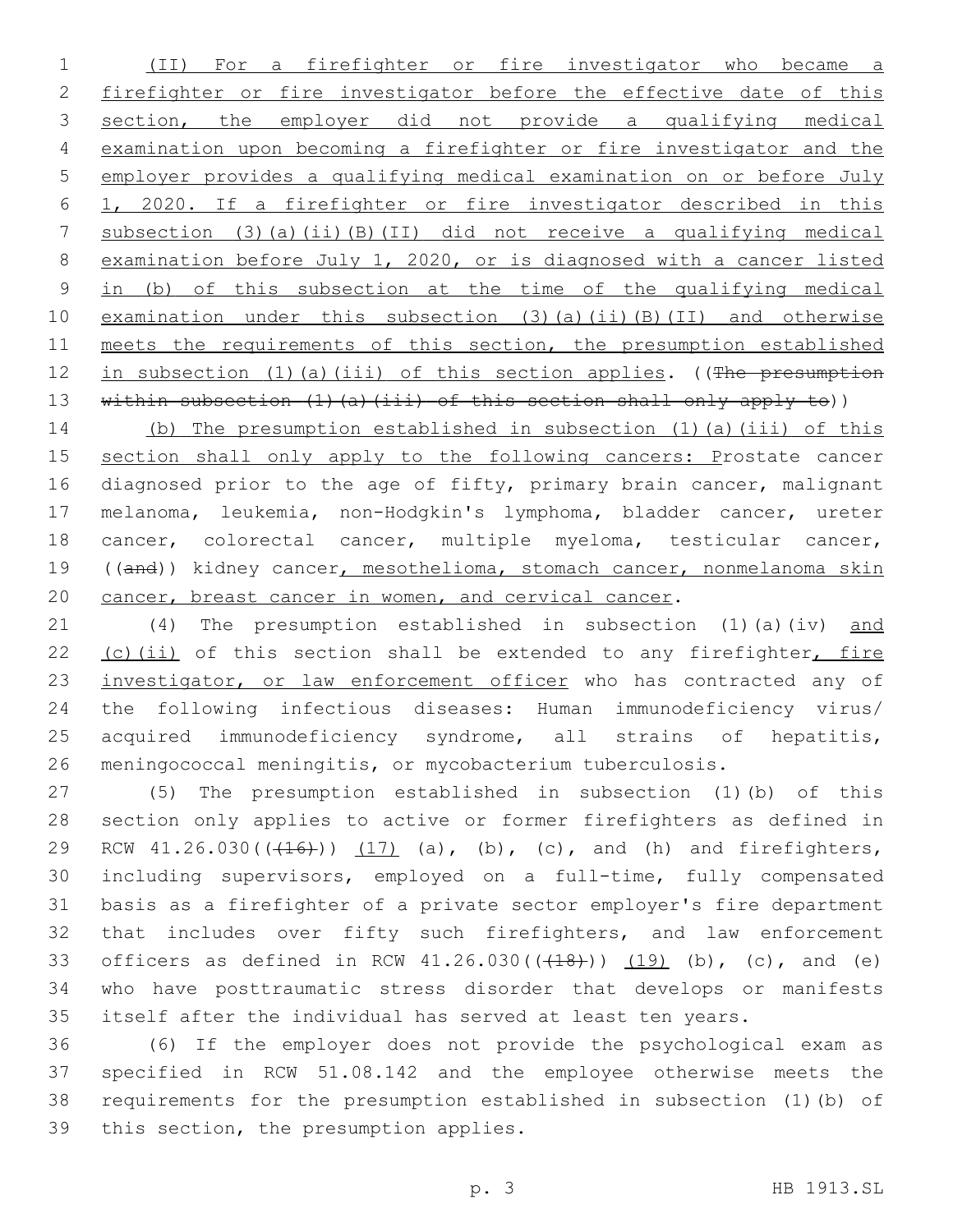(7) Beginning July 1, 2003, this section does not apply to a 2 firefighter, fire investigator, or law enforcement officer who develops a heart or lung condition and who is a regular user of tobacco products or who has a history of tobacco use. The department, using existing medical research, shall define in rule the extent of tobacco use that shall exclude a firefighter, fire investigator, or law enforcement officer from the provisions of this section.

 (8) For purposes of this section, "firefighting activities" means 9 fire suppression, fire prevention, fire investigation, emergency medical services, rescue operations, hazardous materials response, aircraft rescue, and training and other assigned duties related to 12 emergency response.

 (9)(a) When a determination involving the presumption established in this section is appealed to the board of industrial insurance appeals and the final decision allows the claim for benefits, the board of industrial insurance appeals shall order that all reasonable costs of the appeal, including attorney fees and witness fees, be 18 paid to the firefighter, fire investigator, or law enforcement 19 officer, or his or her beneficiary by the opposing party.

 (b) When a determination involving the presumption established in this section is appealed to any court and the final decision allows the claim for benefits, the court shall order that all reasonable 23 costs of the appeal, including attorney fees and witness fees, be 24 paid to the firefighter, fire investigator, or law enforcement 25 officer, or his or her beneficiary by the opposing party.

 (c) When reasonable costs of the appeal must be paid by the department under this section in a state fund case, the costs shall be paid from the accident fund and charged to the costs of the claim.

 (10)(a) The director must create an advisory committee on occupational disease presumptions. The purposes of the advisory committee are to review scientific evidence and to make recommendations to the legislature on additional diseases or disorders for inclusion under this section.

 (b)(i) The advisory committee shall be composed of five voting members, appointed by the director as follows:

(A) Two epidemiologists;

(B) Two preventive medicine physicians; and

(C) One industrial hygienist.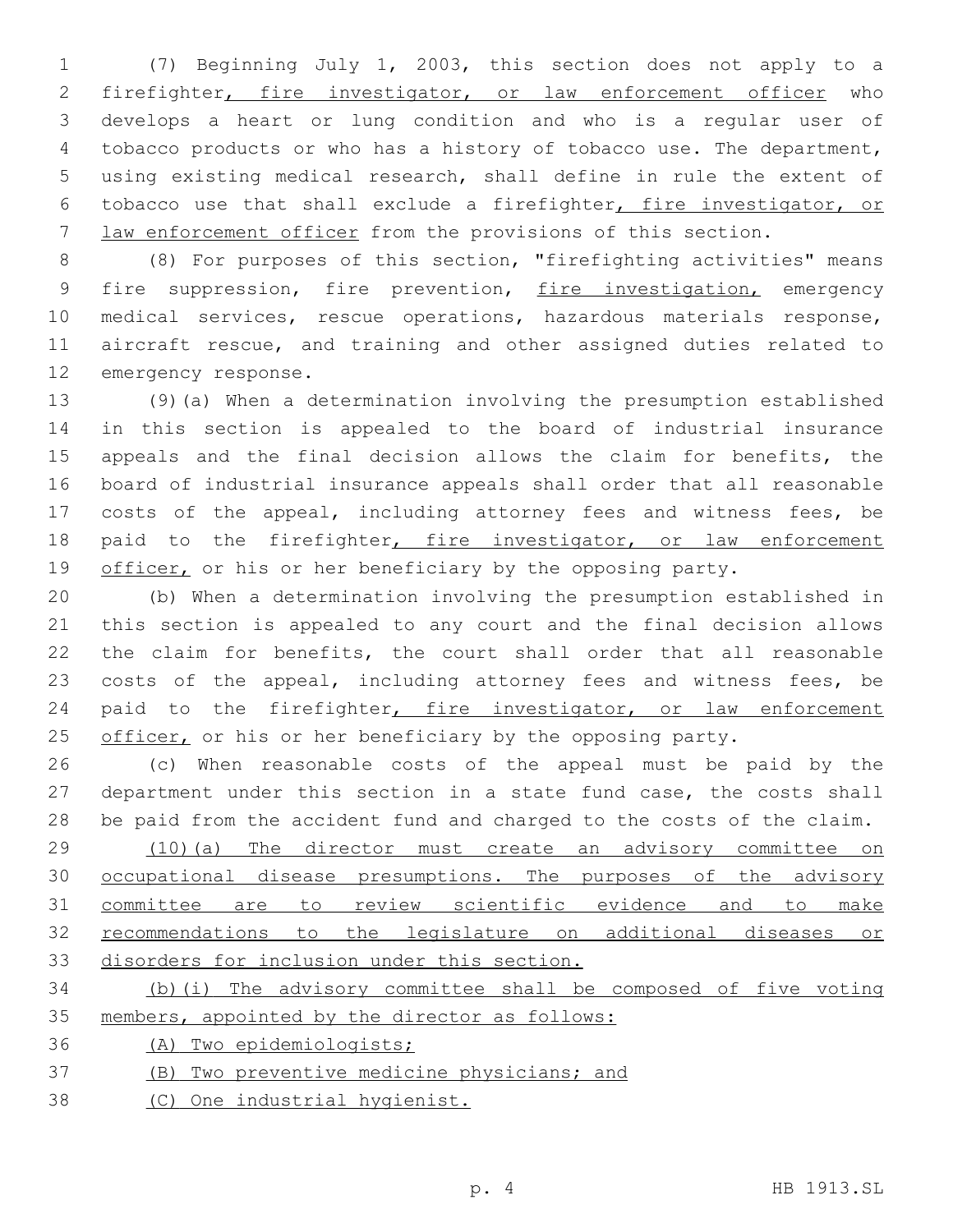(ii) The research director of the department's safety and health assessment and research for prevention program shall serve as the advisory committee nonvoting chair.

 (iii) Members serve for a term of four years and may be reappointed. Members shall not be compensated for their work on the advisory committee. As a condition of appointment, voting members and the chair must have no past or current financial or personal conflicts of interest related to the advisory committee activities. Voting members of the advisory committee may not be current employees of the department.

11 (c) The chair or ranking member of the appropriate committee or committees of the legislature may initiate a request for the advisory committee to review scientific evidence and to make recommendations 14 to the legislature on specific disorders or diseases, or specific occupations, for inclusion under this section by notifying the director.

 (d) The process of developing an advisory committee recommendation must include a thorough review of the scientific literature on the disease or disorder, relevant exposures, and strength of the association between the specific occupations and the disease or disorder proposed for inclusion in this section. The advisory committee must give consideration to the relevance, quality, 23 and quantity of the literature and data. The advisory committee may 24 consult nationally recognized experts or subject matter experts in 25 developing its recommendations. The advisory committee must provide a recommendation to the legislature within the earlier of one hundred eighty days of the request or when the advisory committee reaches a consensus recommendation.

 (e) Each recommendation must include a written description of the scientific evidence and supporting information relied upon to assess the causal relationship between the occupation and health condition proposed for inclusion under this section. Estimates of the number of Washington workers at risk, the prevalence of the disease or disorder, and the medical treatment and disability costs should, if available, be included with the recommendation.

 (f) The recommendation must be made by a majority of advisory committee's voting members. Any member of the advisory committee may provide a written dissent as an appendix to the committee's recommendation.